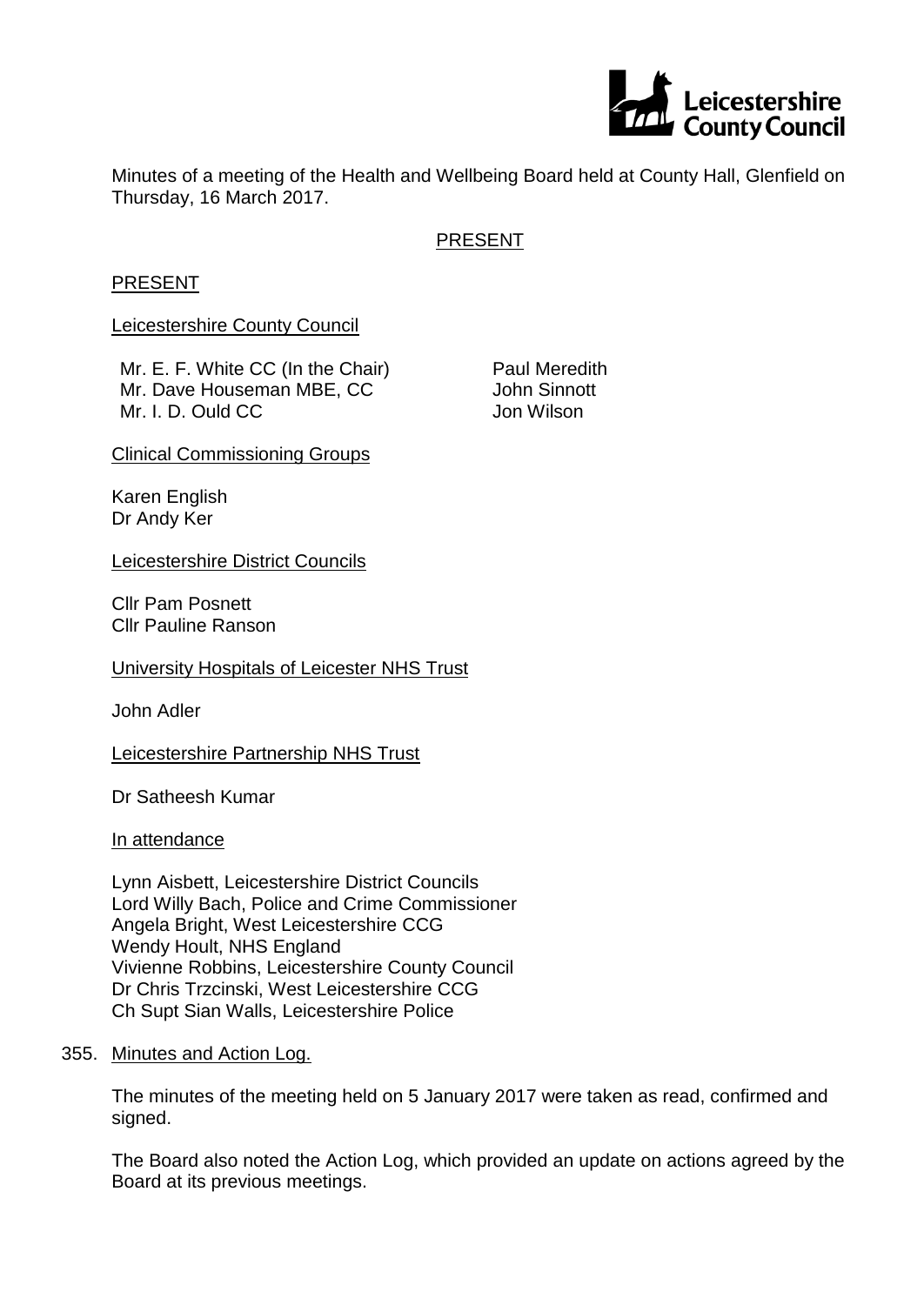#### 356. Urgent Items.

There were no urgent items for consideration.

#### 357. Declarations of interest.

The Chairman invited members who wished to do so to declare any interest in respect of items on the agenda for the meeting.

No declarations were made.

#### 358. Position Statement from the Chairman.

The Chairman presented a position statement on the following matters:-

- Focus on improving end of life care across Leicester, Leicestershire and Rutland;
- A selection of national publications.

The difficulties in meeting patients' wishes for end of life care were recognised. A discussion had taken place at a meeting of the System Leadership Team earlier that day regarding proposals for a more integrated approach in this area, building on good work which had already taken place.

A copy of the position statement is filed with these minutes.

#### 359. Change to the Order of Business.

The Chairman sought and obtained the consent of the Board to vary the order of business from that set out on the agenda.

## 360. Better Care Fund Plan 2017/18 - 2018/19.

The Board considered a report of the Director of Health and Care Integration which provided an overview of the progress to refresh and submit the Leicestershire Better Care Fund (BCF) Plan, including an update on the refreshed spending plan and outcome metrics for 2017/18 and 2018/19 as at 7 March 2017. A copy of the report marked 'Agenda Item 7' is filed with these mintues.

The target for permanent admissions of older people to residential and nursing care homes had been set on the basis that the Help to Live at Home procurement was not yet completed and there were other developments linked to the Home First workstream of the Sustainability and Transformation Plan (STP) that would be implemented over the next 12 months and support improvements later in the year. It would not be appropriate to have a more challenging target in this area until stability had been achieved and the emerging improvements to be led by the Home First workstream were scoped and delivered.

It was clarified that the Home First workstream was intended to provide services for people in crisis who needed additional support to prevent them from going into hospital or to support discharge (e.g. step up services, as well as step down services on hospital discharge). This workstream would not address general capacity issues within the social care workforce. However, a workforce strategy would be implemented during the next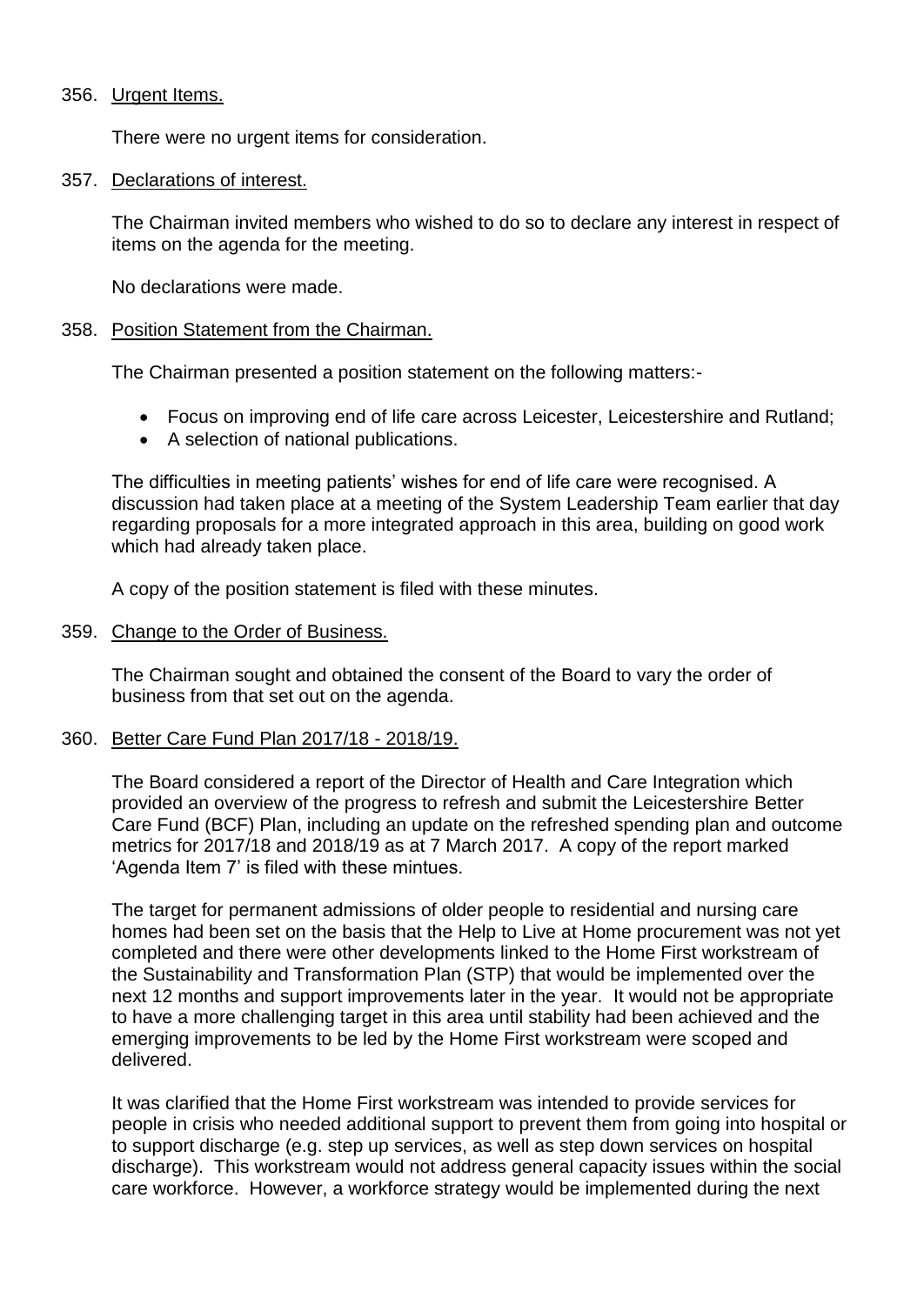financial year to support social care providers to develop capacity. It was intended that this would be funded through the additional adult social care grant allocation.

# RESOLVED:

- (a) That the Better Care Fund Plan for 2017/18 2018/19 be approved for submission to NHS England in line with the national timetable, and subject to the publication of the national BCF guidance and any further amendments required;
- (b) That the Chief Executive of Leicestershire County Council, following consultation with the Chairman of the Health and Wellbeing Board be authorised to make any amendments to the Better Care Fund Plan 2017/18 – 2019/20 in the light of the national guidance, prior to its submission to NHS England;
- (c) That the final Better Care Fund Plan for 2017/18 2019/20 be submitted to the next meeting of the Health and Wellbeing Board for assurance, along with a progress update on the process and timescale for national assurance via NHS England.

## 361. Sustainability and Transformation Plan Update.

The Board considered a report of Better Care Together which provided an update on the progress of the Leicester, Leicestershire and Rutland Sustainability and Transformation Plan (STP). A copy of the report marked 'Agenda Item 5' is filed with these minutes.

It was noted that the national decision regarding the capital funding required to deliver the STP had been deferred until the Autumn Statement. In the meantime, it would be important to continue work which did not require capital funding, such as Home First and the Integrated Locality Teams. This would ensure that sustainable community services were in place.

## RESOLVED:

That the update on the progress of the Leicester, Leicestershire and Rutland Sustainability and Transformation Plan be noted.

## 362. Safeguarding Boards Business Plans 2017/18.

The Board considered a report from the Independent Chair of the Safeguarding Boards which set out the draft proposed Business Plan priorities for the Leicestershire and Rutland Local Safeguarding Children Board and the Leicestershire and Rutland Safeguarding Adults Board for 2017/18. A copy of the report marked 'Agenda Item 12' is filed with these minutes.

# RESOLVED:

- (a) That the Business Plan priorities 2017/18 for the Leicestershire and Rutland Safeguarding Children Board and Safeguarding Adults Board be noted;
- (b) That the Board thank Paul Burnett for his work as Chairman of the Safeguarding Board and wish him well in his retirement.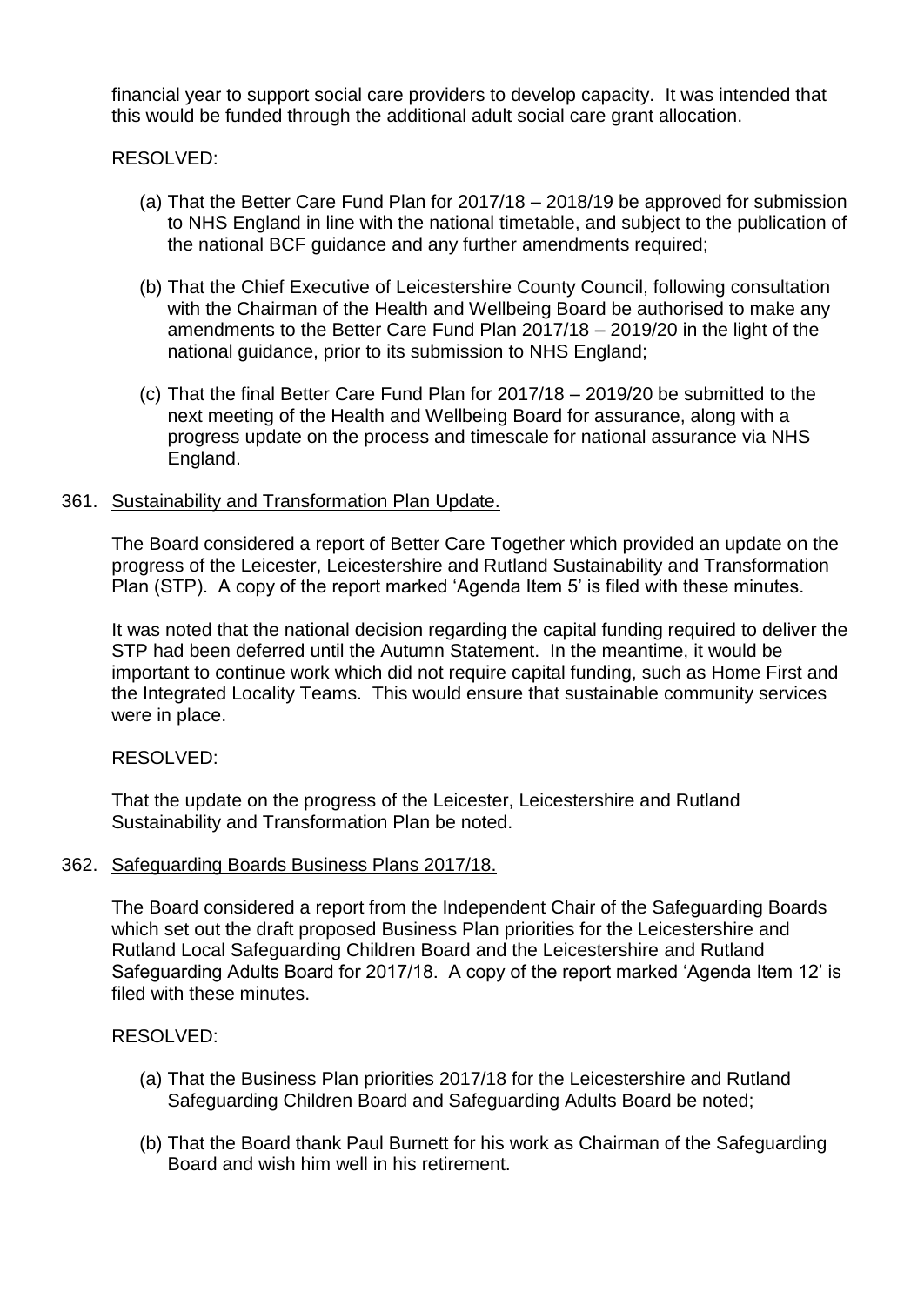## 363. Ofsted Inspection of Services for Children in Need of Help and Protection, Children Looked After and Care Leavers.

The Board considered a report of the Director of Children and Family Services which advised of the outcome of the recent Ofsted inspection of children's social care services in Leicestershire and presented the Action Plan which had been developed to address the recommendations in the Ofsted Report and to set out the way forward for the development of the Council's Children and Families Service. A copy of the report marked 'Agenda Item 13' is filed with these minutes.

It was noted that the inspection findings were in line with the Council's own selfassessment and that work had therefore already started on a number of the development areas identified by Ofsted.

Partnership engagement had been identified as a strength although areas such as access to the Child and Adolescent Mental Health Service (CAMHS) and services for children with disabilities required improvement.

## RESOLVED:

- (a) That the content, grades and recommendations of the Ofsted inspection report on children's social care services in Leicestershire be noted;
- (b) That the Children and Family Services Improvement Plan which was developed in preparation for the inspection and charts progress made be noted;
- (c) That the Action Plan which has been prepared in response to the recommendations in the Ofsted Report and includes proposals for the future development and improvement of services to children and families be noted.

## 364. Blueprint for General Practice: Delivering the General Practice Five Year Forward View.

The Board considered a report from Better Care Together which set out how the development and resilience of general practice would be ensured and would assist in bringing about the system-wide transformation required to focus on prevention and the moderation of demand growth. A copy of the report marked 'Agenda Item 6' is filed with these minutes.

GPs were facing an increase in workloads due to both rising demand and a requirement for surgeries to be open for longer hours. The GP Five Year Forward View could not require GPs to change how they worked but it was intended to support GPs and to find ways of working with them to deliver sustainable change.

The workforce evidence highlighted risks for Leicester, Leicestershire and Rutland (LLR), such as the fact that 60 percent of nurses were aged over 50 and recruitment and retention issues across primary care. It was intended that the GP Five Year Forward View would help to make Leicestershire an attractive place to work and would offer GPs new ways of working such as portfolio careers.

Work already undertaken in LLR provided a good foundation for the GP Five Year Forward View. The STP model was developing place based services around localities, for example through Integrated Locality Teams. GPs were at the centre of this model. A preventative approach was also being developed through the STP to promote self-care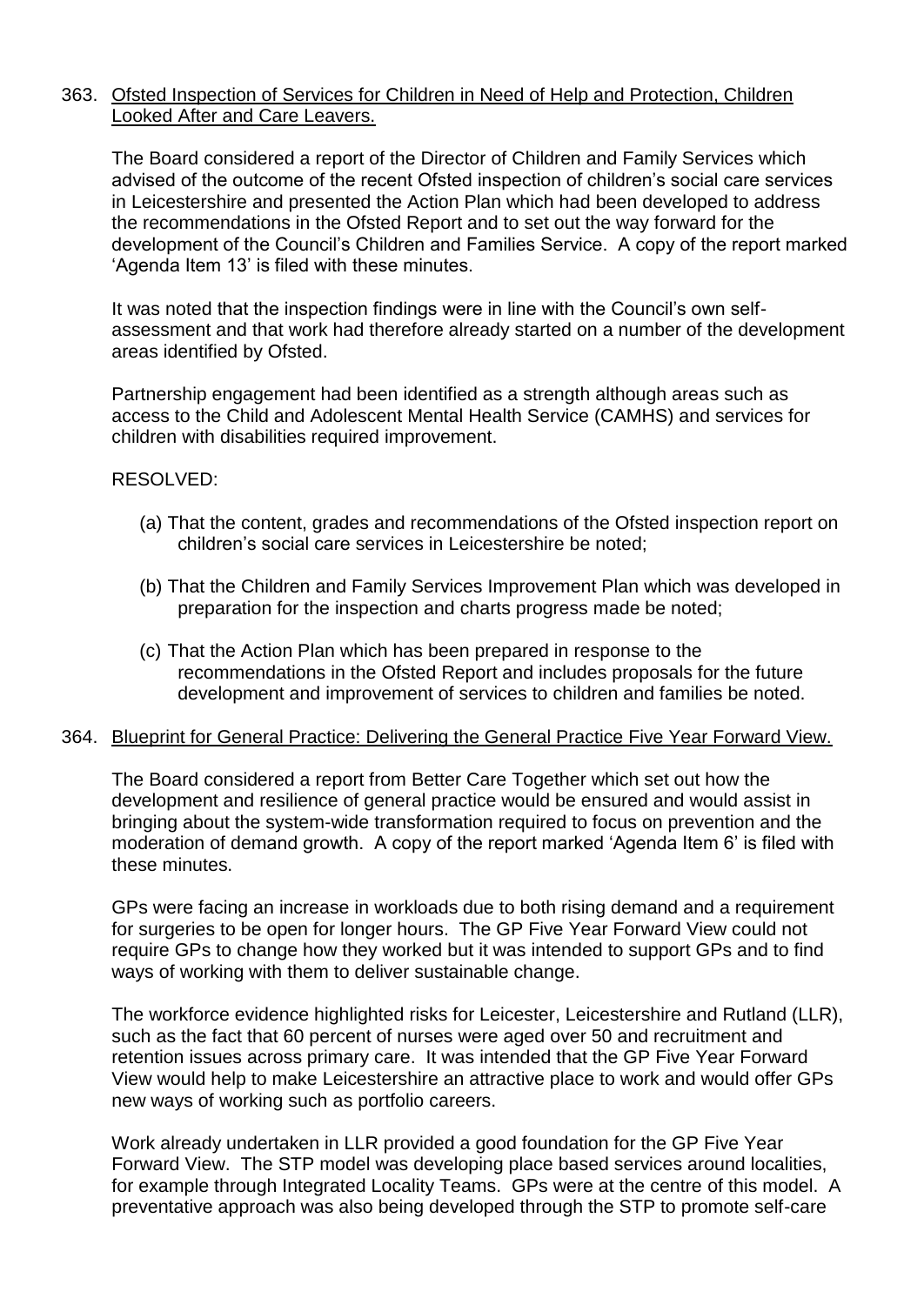and self-referral into services such as the Stop Smoking Service. It was hope that this would reduce the number of GP appointments needed in the future.

RESOLVED:

That the Blueprint for General Practice: Delivering the General Practice Five Year Forward View, be noted.

365. Proposal for Joint Commissioning of a Dementia Community and Hospital In-Reach Service for Leicester and Leicestershire.

The Board considered a report of the Director of Adults and Communities which provided information on the proposals for the future joint commissioning of a dementia community and hospital inreach support service and sought agreement for the use of Better Care Fund monies for this purpose. A copy of the report marked 'Agenda Item 8' is filed with these minutes.

RESOLVED:

- (a) That the proposal for joint commissioning of a Dementia Community and Hospital Inreach Service, to support the ambitions of the Leicester, Leicestershire and Rutland Sustainability and Transformation Plan and improve the support pathway for people affected by dementia, be approved;
- (b) That the proposal for a 10% efficiency saving against the current allocation of Better Care Fund resources, resulting in a contribution of £287,000 per annum, be approved.
- 366. Sport England Local Delivery Pilot Bid.

The Board considered a report of the Director of Public Health which outlined the emerging Leicestershire bid to be a Sport England Local Delivery Pilot site and sought the Board's support for the bid. A copy of the report marked 'Agenda Item 9' is filed with these minutes.

Arising from discussion the following points were raised:-

- (i) The bid and its focus on walking were welcomed as walking was an accessible form of physical activity and also had a positive effect on mental health and reducing social isolation. A range of approaches would be used to promote walking programmes, details of which would be confirmed later in the bidding process.
- (ii) It would be important to ensure that motivational techniques were used to encourage inactive people to walk and for people to not use the car for short journeys. Other barriers which prevented people from walking would also need to be addressed. It was hoped that Loughborough University would have insight to support this part of the scheme.

An announcement was expected in May regarding which bids had successfully progressed to the next stage.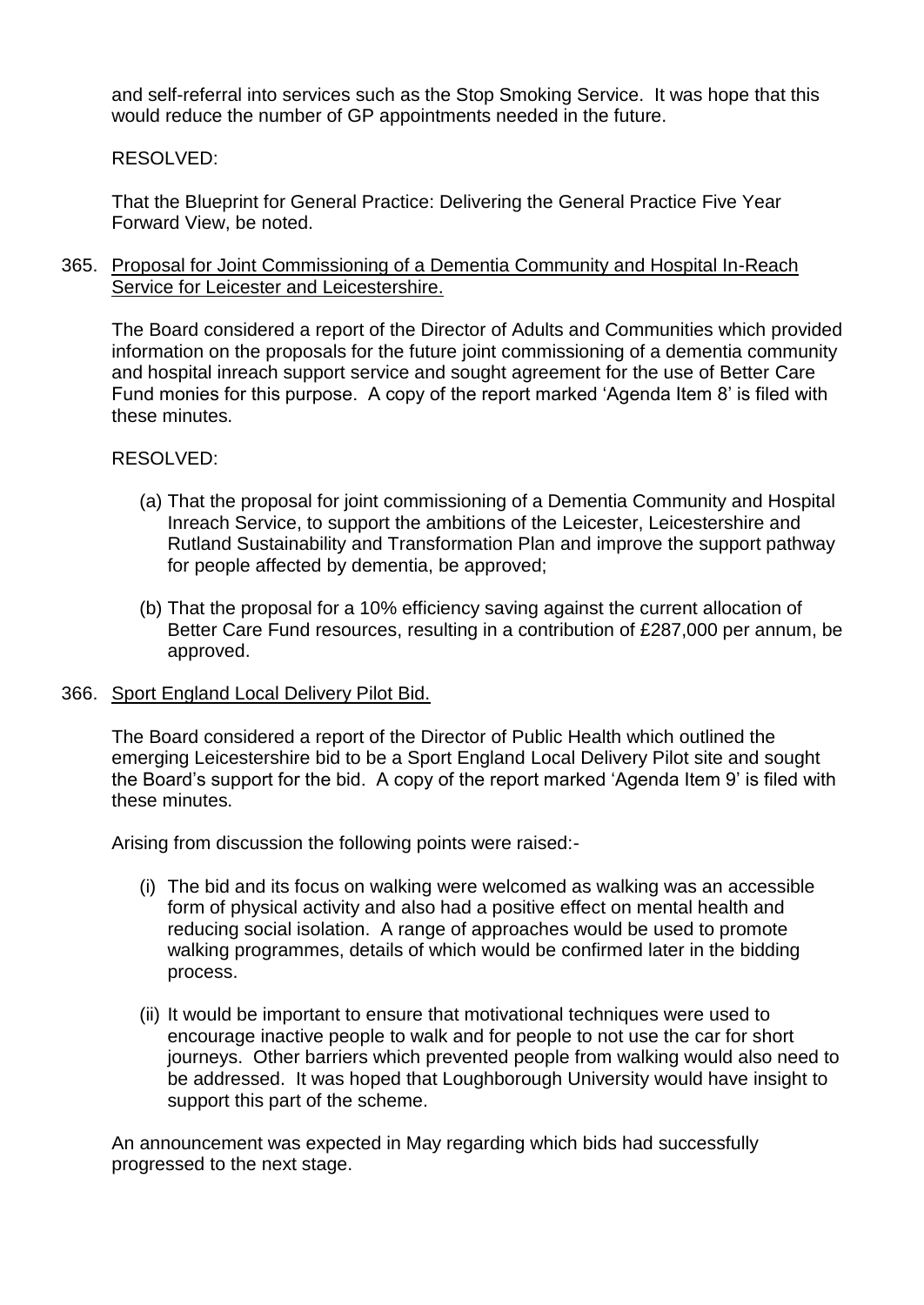# RESOLVED:

That the Local Delivery Pilot Bid to Sport England and initial expression of interest be supported.

367. Leicester, Leicestershire and Rutland Suicide Prevention Strategy and Action Plan 2017 - 2020.

The Board considered a report of the Director of Public Health which provided an update on the work of the Leicester, Leicestershire and Rutland (LLR) Suicide Audit and Prevention Group and sought approval for the LLR Suicide Prevention Strategy and draft action plan for 2017-20. A copy of the report marked 'Agenda Item 10' is filed with these minutes.

Arising from discussion the following points were raised:-

- (i) Concern was expressed that the Strategy did not make an explicit link to schools or children in care. The Board was assured that a lot of work, including antibullying initiatives, was undertaken in schools to support the mental health of children and young people.
- (ii) There were no significant differences between the national picture and local statistics for Leicestershire. Audits were undertaken each year to consider local practice and prevention. It might also be useful to identify local suicide hotspots.
- (iii) It was suggested that the Strategy could be more ambitious and aim for a target of zero suicides. However, it was acknowledged that this would be challenging.
- (iv)Leicestershire Partnership Trust had developed an e-learning package for its staff, based on the experiences of people who had survived a suicide attempt. The Trust was currently considering the procurement of an app called 'Stay Alive' which helped people to form strategies to keep themselves safe.

## RESOLVED:

- (a) That the purpose and work of the Leicester, Leicestershire and Rutland Suicide Audit and Prevention Group be noted;
- (b) That the draft Leicester, Leicestershire and Rutland Suicide Prevention Strategy and Action Plans (2017 – 2020) be approved;
- (c) That the Unified Prevention Board be requested to take forward Leicestershire specific work actions and report back to the Health and Wellbeing Board when appropriate.

## 368. Pharmaceutical Needs Assessment 2018.

The Board considered a report of the Director of Public Health which highlighted its responsibility to publish a Pharmaceutical Needs Assessment (PNA), the timescale to do so and the proposed governance structure to enable the production of the PNA. A copy of the report marked 'Agenda Item 11' is filed with these minutes.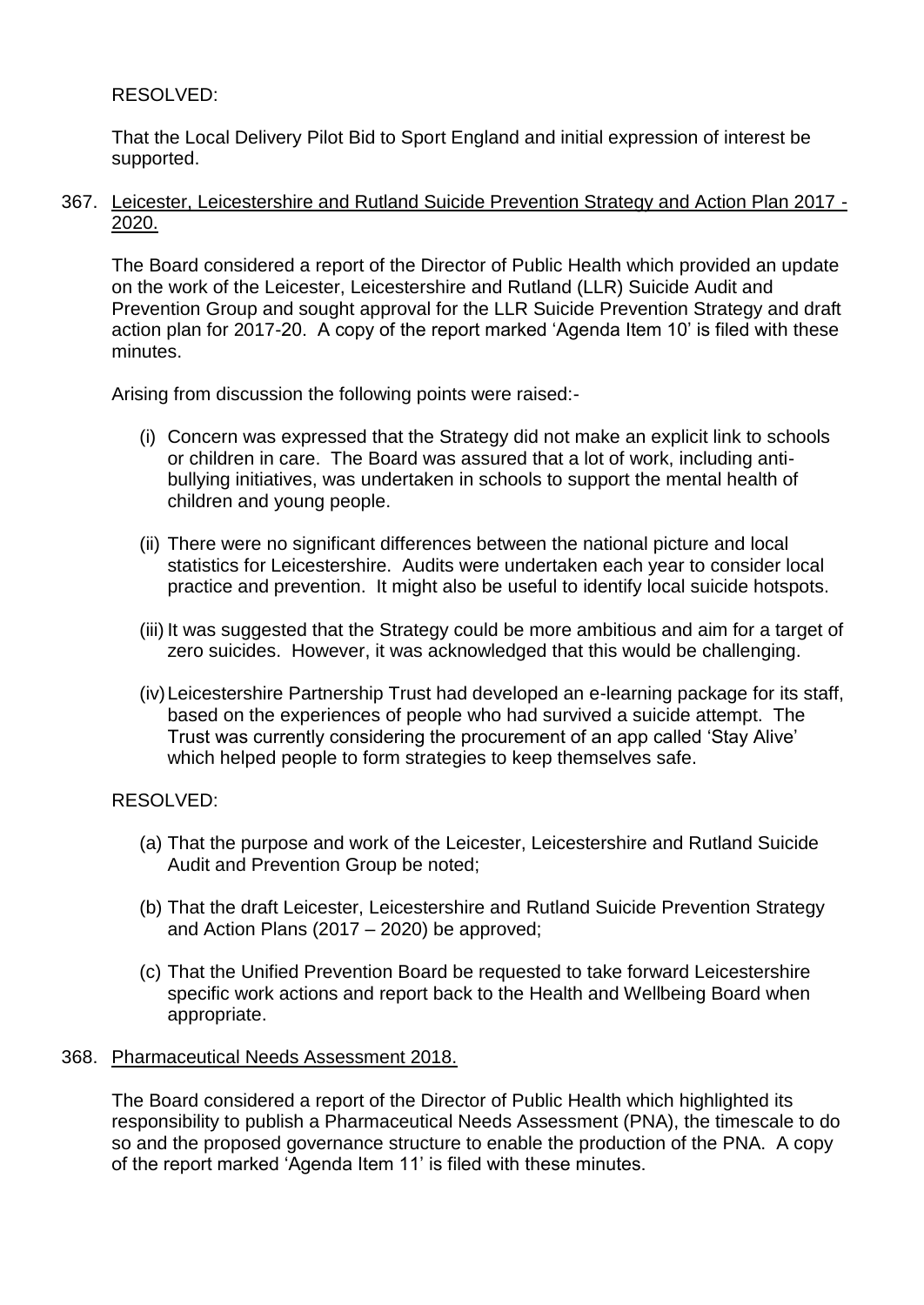RESOLVED:

- (a) That the report be noted;
- (b) That the delegation of the assurance role to the Integration Executive be approved;
- (c) That the proposal to form a project team and an interagency Leicester, Leicestershire and Rutland wide reference group and the draft terms of reference for the project team be approved;
- (d) That further reports on progress be submitted to the Health and Wellbeing Board and that the final Pharmaceutical Needs Assessment be submitted to the Board for approval in March 2018.

#### 369. Transformation Plan for Mental Health and Wellbeing for Children and Young People - Refresh 2016/17.

The Board considered a report from Leicester City CCG which presented the refresh of the Mental Health and Wellbeing Transformational Plan delivered through the Future in Mind – Children and Young People's Mental Health and Wellbeing Transformation Programme. A copy of the report marked 'Agenda Item 14' is filed with these minutes.

Arising from discussion the following points were raised:-

- (i) Members of the Board welcomed the progress that had been made in this area, in particular with the eating disorder service which was now in place. It was acknowledged that the CAMHS service was still under a lot of pressure as referral rates had increased. More early help services were needed to help address this issue, although difficulties with procurement had led to delay in implementing the early help offer.
- (ii) It was clarified that home visiting referred to the crisis home response service. A phased approach was being taken to the implementation of this service. Phase 1, employing and training staff, had been completed. Phase 2 was expected to be implemented in April or May. This phase would see the service up and running.
- (iii) It would be important to ensure that the performance dashboard did not just rely on process data. It would also need to reflect the impact that the Programme was having on the child's journey and progress being made towards wellbeing.
- (iv)Funding for the programme during 2017/18 was in the CCGs baseline budget. It was earmarked for Future in Mind, although not a ring-fenced grant. It would be spent on the workstreams as planned. The allocation for 2016/17 had been omitted from the report.
- (v) It was requested that more consideration be given to identifying priority areas for development. For example, looked after children were the group with the highest risk of mental health issues and also the group that had the most difficulty accessing services. It might be appropriate to take a more innovative approach in this area, such as through joint commissioning.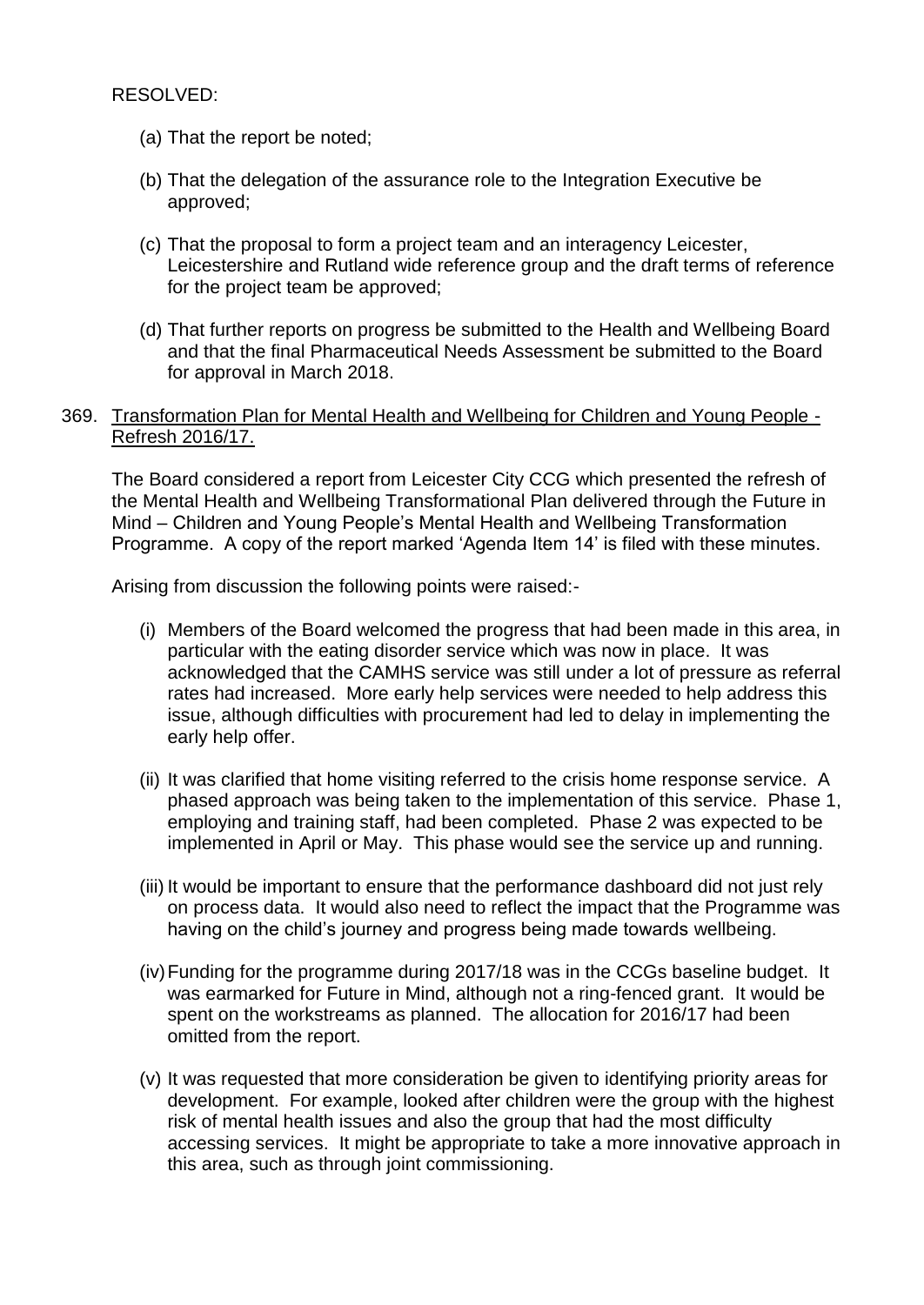# RESOLVED:

That the content of the refreshed transformation plan be noted and that the document be approved prior to publication on the CCG and Local Authority websites.

#### 370. Leicester, Leicestershire and Rutland Health Protection Assurance Report.

The Board considered a report of the Director of Public Health which provided details of the role that the LLR Health Protection Board and more recently the LLR Health Protection System Assurance Group was carrying out to provide assurance for whole system health protection across LLR. The report also provided an update on health protection performance, key incidents and risks that had emerged from October 2015 to the end of December 2016. A copy of the report marked 'Agenda Item 15' is filed with these minutes.

There was a growing awareness of air quality and its impact on health. Evidence linked premature mortality to air quality. The Board was assured that Public Health was represented on an LLR-wide air quality group and also developing a health impact assessment for large developments which would address issues including active travel and measures for improving air quality.

#### RESOLVED:

- (a) That the Health Protection Board Report October 2015 December 2016 be received;
- (b) That the specific health protection issues that have arisen locally and steps taken to deal with these be noted.

#### 371. Health and Wellbeing System Performance Report Quarter 3.

The Board considered a joint report from the County Council Chief Executive and the Arden/GEM Commissioning Support Performance Service which presented an update on overall health and wellbeing system performance issues using a number of locally and nationally agreed metrics and standards. A copy of the report marked 'Agenda Item 16' is filed with these minutes.

It was suggested that consideration be given to how performance data was presented to the Board in future, to ensure that it was meaningful and focused on key issues affecting the local health and care system.

With regard to urgent care performance, it was noted that there had been an improvement in ambulance handover times during February but referral to treatment performance had declined because elective care had been suspended for a short period as a result of the challenging emergency care position. Demand and capacity continued to present a challenge.

#### RESOLVED:

That the performance summary, issues identified this quarter and actions planned in response to improve performance be noted.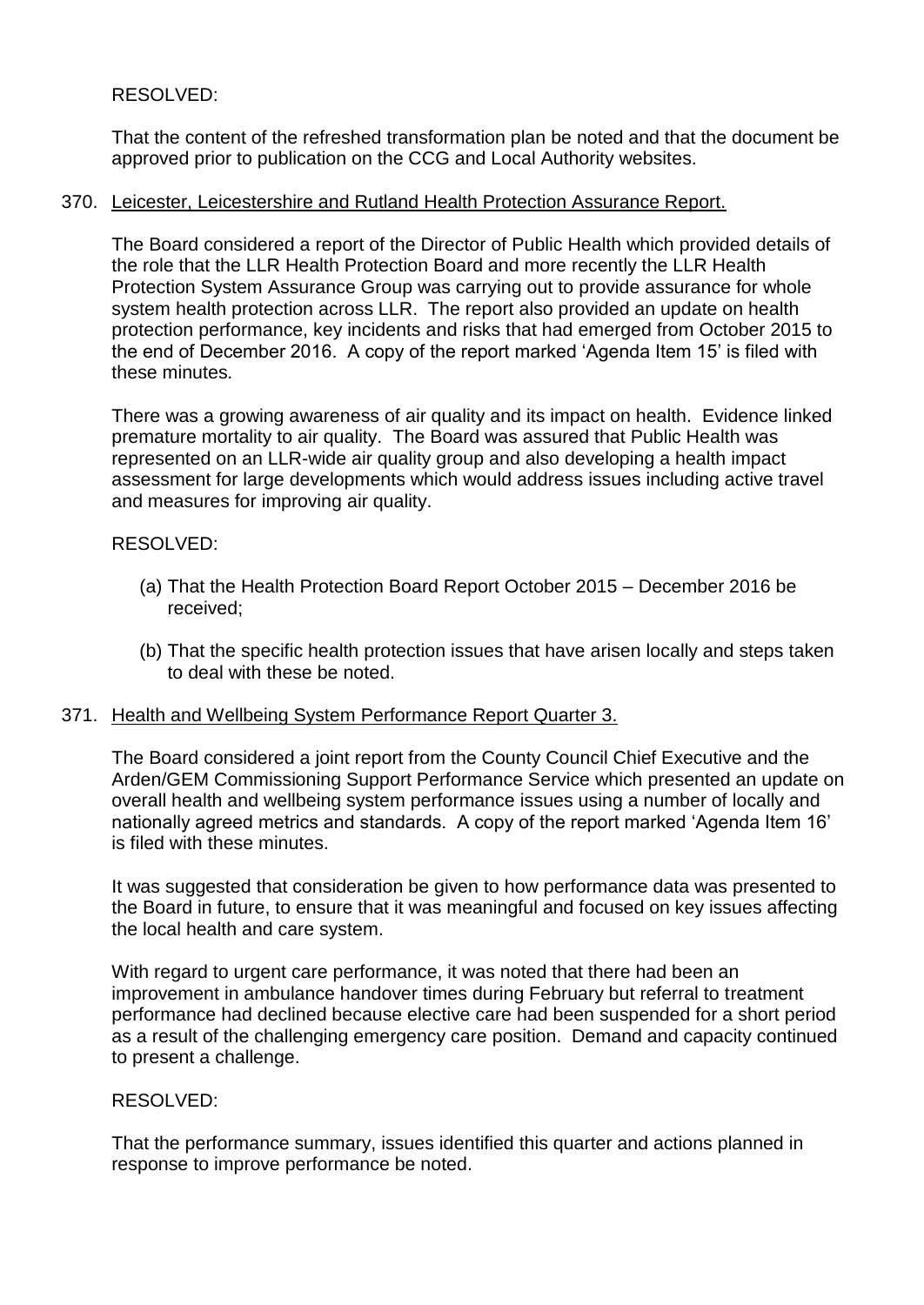# 372. Urgent Care Enter and View Report.

The Board considered a report which presented the findings of Healthwatch Leicestershire's visit to four Urgent Care Centres/Walk-in Centres across Leicestershire. A copy of the report marked 'Agenda Item 17' is filed with these minutes.

It was noted that a more consistent Urgent Care offer across Leicester, Leicestershire and Rutland formed part of the Vanguard Programme and was therefore being overseen by the A&E Delivery Board. It was recognised that there was work to do and a procurement exercise was planned as part of the development of Urgent Care.

## RESOLVED:

- (a) That the findings from the visits be noted;
- (b) That it be noted that there are four separate sets of recommendations from each Urgent Care Centre for commissioners and providers to address.

## 373. The Lived Experiences of Hospital Discharge.

The Board considered a report of Healthwatch Leicestershire which presented the findings of a survey of patients, carers and staff members on the issue of hospital discharge. A copy of the report marked 'Agenda Item 18' is filed with these minutes.

A response to the recommendations set out in the report had been produced by the University Hospitals of Leicester NHS Trust (UHL) and was circulated to members of the Board. A copy of the response is also filed with these minutes.

UHL had found the report helpful and insightful and felt that the recommendations were practical and were being acted upon.

## RESOLVED:

- (a) That the findings be noted and that health and social care partners be urged to consider actions to improve services, systems and processes outlined in the findings report;
- (b) That the response from the University Hospitals of Leicester NHS Trust be welcomed.

## 374. Better Care Fund Quarterly Performance Report.

The Board considered a report of the Director of Health and Care Integration which provided assurance regarding the national quarterly reporting requirements for the Better Care Fund. A copy of the report marked 'Agenda Item 19' is filed with these minutes.

## RESOLVED:

That it be noted that the quarter three 2016/17 BCF return was approved by representatives on the Integration Executive by 2 March and submitted to NHS England on 3 March.